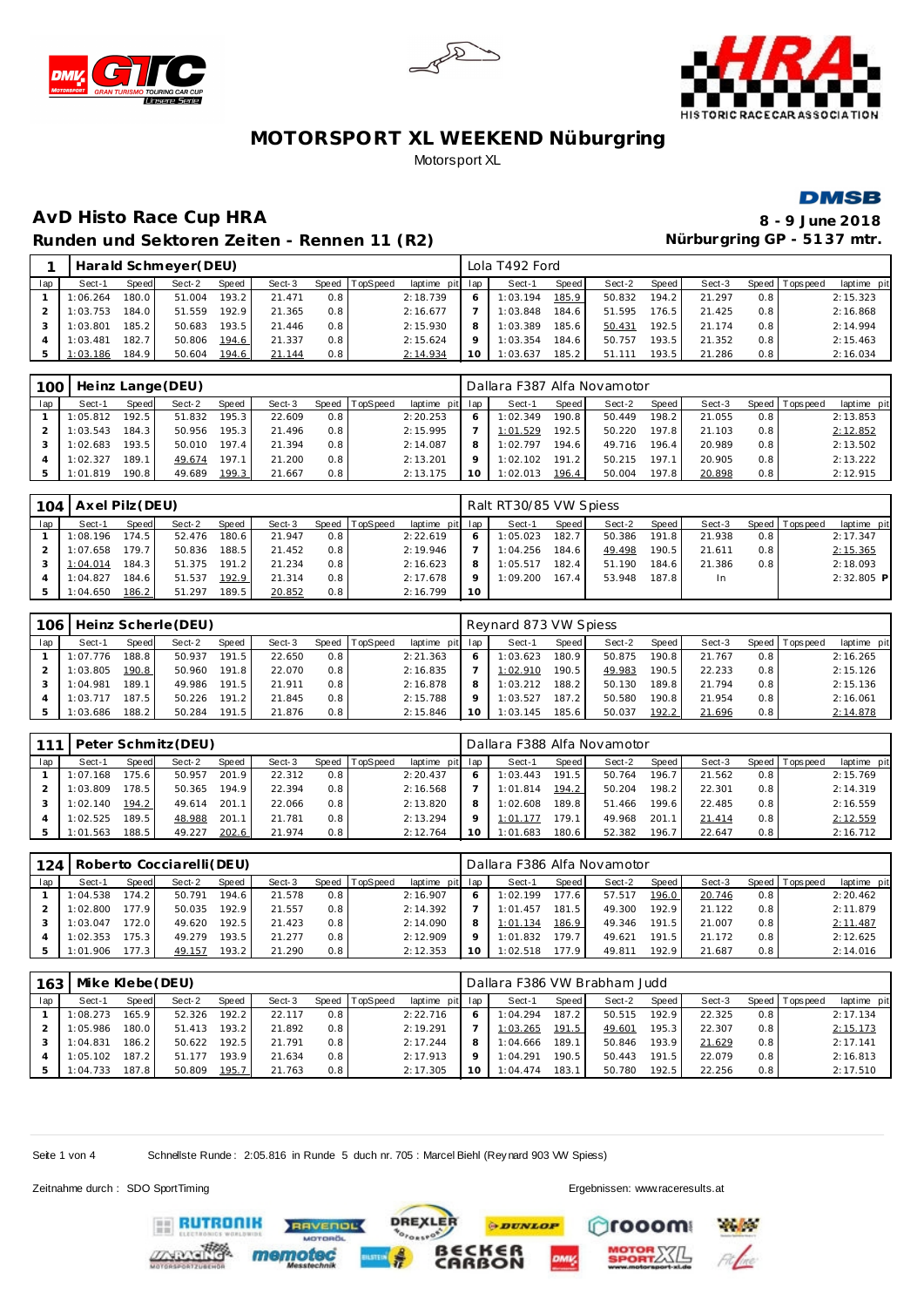





#### **DMSB**

# **AvD Histo Race Cup HRA 8 - 9 June 2018** Runden und Sektoren Zeiten - Rennen 11 (R2) **Nürburgring GP - 5137 mtr.**

| 204 |          |       | homas Warken (DEU) |       |        |                  |          |          |         | Ralt RT3/84 Alfa Novamotor |              |        |        |        |                  |                 |              |
|-----|----------|-------|--------------------|-------|--------|------------------|----------|----------|---------|----------------------------|--------------|--------|--------|--------|------------------|-----------------|--------------|
| lap | Sect-1   | Speed | Sect-2             | Speed | Sect-3 | Speed            | TopSpeed | laptime  | pit lap | Sect-1                     | <b>Speed</b> | Sect-2 | Speed  | Sect-3 | Speed            | <b>Topspeed</b> | laptime pit  |
|     | 1:01.401 | 194.9 | 48.040             | 199.3 | 20.562 | 0.8              |          | 2:10.003 |         | 59.614                     | 196.4        | 47.483 | 203.8  | 19.968 | 0.9 <sup>1</sup> |                 | 2:07.065     |
|     | 1:00.211 | 197.4 | 47.587             | 201.5 | 20.125 | 0.8              |          | 2:07.923 |         | 59.57                      | 198.5        | 47.758 | 206.9  | 20.733 | 0.8              |                 | 2:08.062     |
|     | 59.798   | 197.8 | 47.523             | 202.6 | 20.048 | 0.8              |          | 2:07.369 |         | 59.816                     | 198.5        | 47.259 | 203.8  | 19.913 | 0.9 <sup>°</sup> |                 | 2:06.988     |
|     | 1:00.040 | 196.7 | 47.483             | 204.2 | 20.363 | 0.8 <sub>1</sub> |          | 2:07.886 |         | : 02.202                   | 196.4        | 48.810 | 194.2. | In     |                  |                 | $2:27.891$ P |

| 206 |             |       | homas Weidel (DEU) |       |        |     |                  |                 |    | Ralt RT3/84 VW Brabham Judd |       |        |        |        |                  |                 |             |
|-----|-------------|-------|--------------------|-------|--------|-----|------------------|-----------------|----|-----------------------------|-------|--------|--------|--------|------------------|-----------------|-------------|
| lap | Sect-1      | Speed | Sect-2             | Speed | Sect-3 |     | Speed   TopSpeed | laptime pit lap |    | Sect-1                      | Speed | Sect-2 | Speed  | Sect-3 |                  | Speed Tops peed | laptime pit |
|     | : 01.791    | 192.2 | 48.154             | 196.7 | 20.354 | 0.8 |                  | 2:10.299        |    | 1:00.264                    | 196.4 | 47.522 | 200.0  | 20.123 | 0.8              |                 | 2:07.909    |
|     | : 00.346    | 196.7 | 47.842             | 197.8 | 20.267 | 0.8 |                  | 2:08.455        |    | 59.912                      | 195.7 | 47.914 | 197.4  | 20.501 | 0.8 <sub>1</sub> |                 | 2:08.327    |
|     | 59.874      | 197.4 | 47.676             | 196.7 | 20.006 | 0.8 |                  | 2:07.556        | 8  | 1:00.066                    | 195.7 | 47.404 | 196.0  | 20.249 | 0.8              |                 | 2:07.719    |
|     | 59.755      | 196.7 | 47.519             | 198.2 | 21.322 | 0.8 |                  | 2:08.596        |    | 59.931                      | 195.3 | 47.736 | 199.3. | 20.327 | 0.8 <sub>1</sub> |                 | 2:07.994    |
|     | 102<br>: ററ | 196.4 | 48.003             | 198.9 | 20.184 | 0.8 |                  | 2:08.289        | 1C | 1:00.057                    | 196.4 | 47.725 | 197.4  | 20.393 | 0.8 <sub>1</sub> |                 | 2:08.175    |

| 208 |          |                       | Jochem Sihorsch (DEU) |              |        |       |          |                 | Ralt RT3/84 VW Brabham Judd |       |        |       |        |       |           |             |
|-----|----------|-----------------------|-----------------------|--------------|--------|-------|----------|-----------------|-----------------------------|-------|--------|-------|--------|-------|-----------|-------------|
| lap | Sect-1   | Speed                 | Sect-2                | <b>Speed</b> | Sect-3 | Speed | TopSpeed | laptime pit lap | Sect-1                      | Speed | Sect-2 | Speed | Sect-3 | Speed | Tops peed | laptime pit |
|     | 1:08.941 | 178.5                 | 53.765                | 184.9        | 23.083 | 0.7   |          | 2:25.789        | 1:05.523                    | 184.3 | 51.945 | 186.9 | 22.185 | 0.8   |           | 2:19.653    |
|     | 1:06.422 | 185.2                 | 52.223                | 185.6        | 22.578 | 0.8   |          | 2:21.223        | 1:04.704                    | 183.1 | 53.124 | 184.3 | 22.130 | 0.8   |           | 2:19.958    |
|     | 1:04.680 | 183.7                 | 52.145                | 185.6        | 23.441 | 0.8   |          | 2:20.266        | 1:06.169                    | 182.4 | 51.582 | 186.2 | 22.261 | 0.8   |           | 2:20.012    |
|     | 1:06.160 | 181.5                 | 51.856                | 186.2        | 22.507 | 0.8   |          | 2:20.523        | 1:05.144                    | 183.4 | 51.447 | 186.9 | 22.127 | 0.8   |           | 2:18.718    |
|     | 1:05.318 | 181<br>$\overline{2}$ | 53.068                | 185.91       | 22.811 | 0.8   |          | 2:21.197        | 1:04.852                    | 180.9 | 51.550 | 186.5 | 21.840 | 0.8   |           | 2:18.242    |

| 222 |          |                    | Stefan Scho (DEU) |       |        |       |          |                 |         | Ralt RT3/84 VW Spiess |       |        |       |        |     |                |             |
|-----|----------|--------------------|-------------------|-------|--------|-------|----------|-----------------|---------|-----------------------|-------|--------|-------|--------|-----|----------------|-------------|
| lap | Sect-1   | Speed              | Sect-2            | Speed | Sect-3 | Speed | TopSpeed | laptime pit lap |         | Sect-1                | Speed | Sect-2 | Speed | Sect-3 |     | Speed Topspeed | laptime pit |
|     | 1:02.119 | 188.2 <sub>1</sub> | 48.125            | 202.2 | 20.484 | 0.8   |          | 2:10.728        |         | 1:00.310              | 194.9 | 47.438 | 204.2 | 20.393 | 0.8 |                | 2:08.141    |
|     | 1:00.659 | 199.31             | 47.651            | 202.6 | 20.358 | 0.8   |          | 2:08.668        |         | 59.836                | 197.4 | 47.679 | 203.0 | 20.286 | 0.8 |                | 2:07.801    |
|     | 1:00.047 | 200.7              | 47.775            | 202.2 | 20.516 | 0.8   |          | 2:08.338        | 8       | 59.578                | 198.5 | 47.412 | 202.6 | 20.224 | 0.8 |                | 2:07.214    |
|     | 1:01.053 | 198.5              | 47.569            | 204.2 | 20.677 | 0.8   |          | 2:09.299        | $\circ$ | 1:00.007              | 199.6 | 47.497 | 204.5 | 20.807 | 0.8 |                | 2:08.311    |
|     | 1:00.201 | 197.1              | 48.335            | 193.5 | 20.445 | 0.8   |          | 2:08.981        |         | 1:00.605              | 199.6 | 47.316 | 204.5 | 20.192 | 0.8 |                | 2:08.113    |

| 247 |          |       | Bernhard Hübel(DEU) |       |        |     |                |                 |    | March 783 Toyota Novamotor |         |        |       |        |     |                 |             |
|-----|----------|-------|---------------------|-------|--------|-----|----------------|-----------------|----|----------------------------|---------|--------|-------|--------|-----|-----------------|-------------|
| lap | Sect-1   | Speed | Sect-2              | Speed | Sect-3 |     | Speed TopSpeed | laptime pit lap |    | Sect-1                     | Speed I | Sect-2 | Speed | Sect-3 |     | Speed Tops peed | laptime pit |
|     | 1:15.024 | 163.9 | 57.893              | 171.2 | 25.473 | 0.7 |                | 2:38.390        |    | 1:11.030                   | 172.2   | 55.653 | 179.7 | 24.309 | 0.7 |                 | 2:30.992    |
|     | 1:13.562 | 148.6 | 1:00.216            | 166.7 | 26.491 | 0.7 |                | 2:40.269        |    | 1:11.176                   | 163.11  | 57.049 | 174.5 | 24.480 | 0.7 |                 | 2:32.705    |
|     | 1:13.876 | 156.3 | 57.701              | 174.5 | 25.016 | 0.7 |                | 2:36.593        | 8  | 1:11.992                   | 165.11  | 55.979 | 178.5 | 24.110 | 0.7 |                 | 2:32.081    |
|     | 1:11.641 | 170.6 | 58.054              | 169.3 | 25.092 | 0.7 |                | 2:34.787        |    | 1:12.136                   | 162.4   | 57.254 | 173.4 | 24.047 | 0.7 |                 | 2:33.437    |
|     | 1:12.886 | 161.2 | 57.198              | 175.6 | 24.493 | 0.7 |                | 2:34.577        | 10 |                            |         |        |       |        |     |                 |             |

| 264 |          |        | Falk Künster (DEU) |       |        |     |                |                 |    | GRD F373 Toyota Novamotor |         |        |       |        |                  |                 |             |
|-----|----------|--------|--------------------|-------|--------|-----|----------------|-----------------|----|---------------------------|---------|--------|-------|--------|------------------|-----------------|-------------|
| lap | Sect-1   | Speed  | Sect-2             | Speed | Sect-3 |     | Speed TopSpeed | laptime pit lap |    | Sect-1                    | Speed I | Sect-2 | Speed | Sect-3 |                  | Speed Tops peed | laptime pit |
|     | 1:03.783 | 190.1  | 48.314             | 194.6 | 20.490 | 0.8 |                | 2:12.587        |    | 1:00.287                  | 195.7   | 47.722 | 200.4 | 19.960 | 0.8              |                 | 2:07.969    |
|     | 1:00.191 | 194.2  | 48.491             | 195.3 | 20.388 | 0.8 |                | 2:09.070        |    | 59.930                    | 195.7   | 47.359 | 198.5 | 20.083 | 0.8              |                 | 2:07.372    |
|     | 00.042   | 194.6  | 47.729             | 197.1 | 20.356 | 0.8 |                | 2:08.127        | 8  | 59.708                    | 195.3   | 47.454 | 196.4 | 20.053 | 0.8              |                 | 2:07.215    |
|     | 59.891   | 194.61 | 47.525             | 197.4 | 20.018 | 0.8 |                | 2:07.434        |    | 59.397                    | 196.7   | 47.345 | 200.4 | 20.341 | 0.9 <sup>°</sup> |                 | 2:07.083    |
|     | : 00.698 | 194.9  | 47.587             | 199.6 | 20.484 | 0.8 |                | 2:08.769        | 10 | 1:00.290                  | 197.8   | 47.502 | 201.5 | 20.081 | 0.8              |                 | 2:07.873    |

| 316 |          |        | Burkhard Metzger(DEU) |       |        |         |                 |             |     | Dulon MP18 Ford |              |        |       |        |     |                 |             |
|-----|----------|--------|-----------------------|-------|--------|---------|-----------------|-------------|-----|-----------------|--------------|--------|-------|--------|-----|-----------------|-------------|
| lap | Sect-1   | Speed  | Sect-2                | Speed | Sect-3 | Speed T | <b>TopSpeed</b> | laptime pit | lap | Sect-1          | <b>Speed</b> | Sect-2 | Speed | Sect-3 |     | Speed Tops peed | laptime pit |
|     | 1:10.138 | 162.9  | 53.229                | 182.1 | 22.770 | 0.7     |                 | 2:26.137    |     | 1:03.290        | 183.7        | 50.857 | 193.2 | 22.952 | 0.8 |                 | 2:17.099    |
|     | 1:04.414 | 180.3  | 50.774                | 192.5 | 21.726 | 0.8     |                 | 2:16.914    |     | 1:03.181        | 177.3        | 50.550 | 192.2 | 22.769 | 0.8 |                 | 2:16.500    |
|     | 1:04.413 | 177.31 | 50.853                | 193.2 | 21.617 | 0.8     |                 | 2:16.883    | 8   | 1:04.289        | 179.1        | 51.333 | 192.5 | 21.531 | 0.8 |                 | 2:17.153    |
|     | 1:04.942 | 181.8  | 51.517                | 191.5 | 21.532 | 0.8     |                 | 2:17.991    |     | 1:04.335        | 183.4        | 50.538 | 193.9 | 21.860 | 0.8 |                 | 2:16.733    |
|     | : 03.297 | 184.3  | 50.983                | 192.5 | 21.752 | 0.8     |                 | 2:16.032    | 10  | 1:05.759        | 165.9        | 51.581 | 194.6 | 22.076 | 0.8 |                 | 2:19.416    |

**DREXLER** 

**PDUNLOP** 

ັ6R<br>ON

Seite 2 von 4 Schnellste Runde : 2:05.816 in Runde 5 duch nr. 705 : Marcel Biehl (Rey nard 903 WV Spiess)

**TVENDL** 

Zeitnahme durch : SDO SportTiming Ergebnissen: [www.raceresults.a](www.raceresults.at)t

**RUTRONIK** 

ooom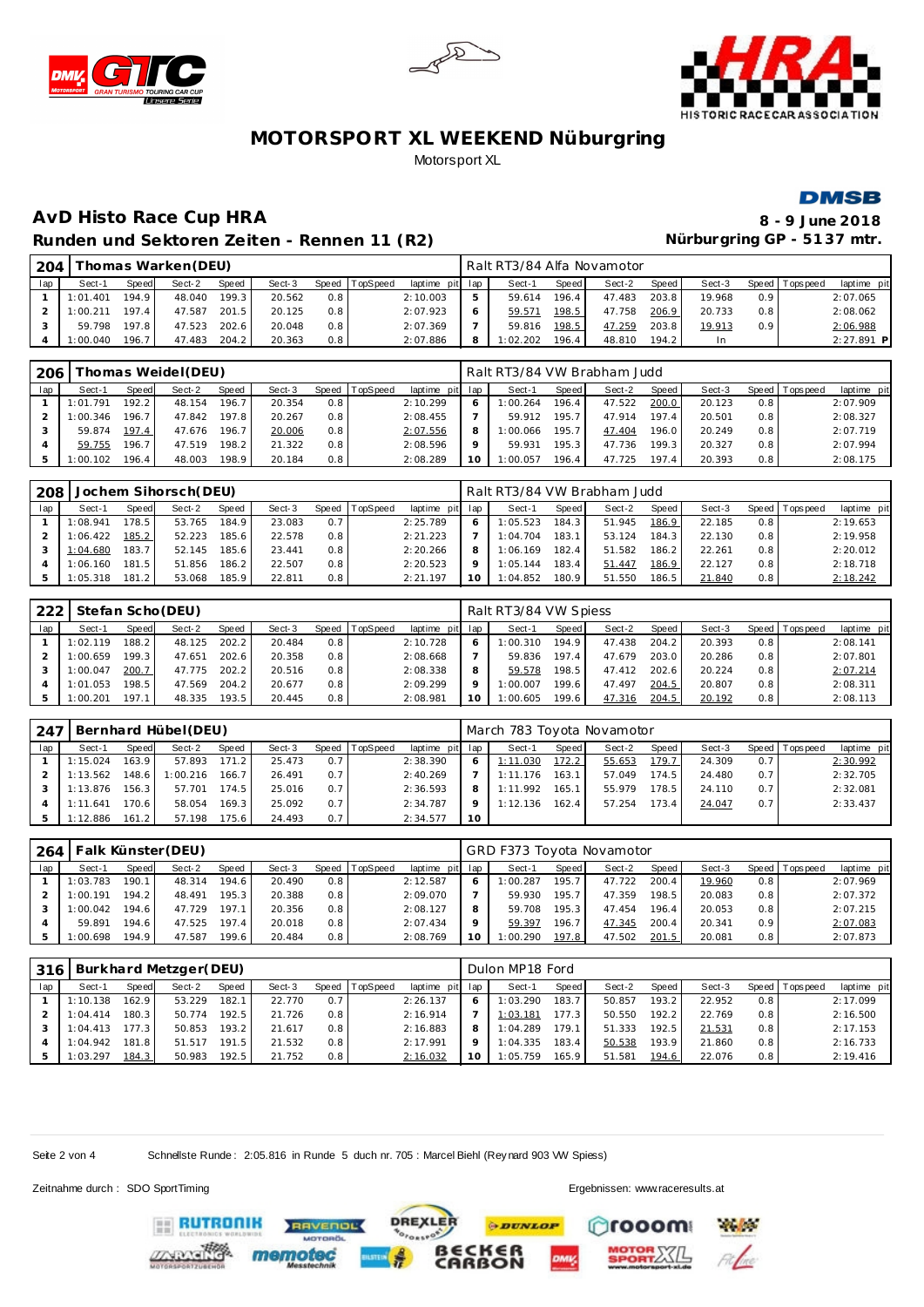







# **AvD Histo Race Cup HRA 8 - 9 June 2018** Runden und Sektoren Zeiten - Rennen 11 (R2) **Nürburgring GP - 5137 mtr.**

| 446 |          |       | Werner Fischer (DEU) |       |        |     |                |                 |     | March713M Lotus TC |       |        |       |        |                  |                |             |
|-----|----------|-------|----------------------|-------|--------|-----|----------------|-----------------|-----|--------------------|-------|--------|-------|--------|------------------|----------------|-------------|
| lap | Sect-1   | Speed | Sect-2               | Speed | Sect-3 |     | Speed TopSpeed | laptime pit lap |     | Sect-1             | Speed | Sect-2 | Speed | Sect-3 |                  | Speed Topspeed | laptime pit |
|     | 1:06.855 | 179.1 | 51.419               | 183.7 | 21.935 | 0.8 |                | 2:20.209        |     | 1:04.568           | 180.3 | 51.407 | 179.1 | 21.884 | 0.8              |                | 2:17.859    |
|     | 1:04.407 | 183.4 | 51.104               | 182.4 | 22.103 | 0.8 |                | 2:17.614        |     | 1:04.320           | 182.7 | 50.929 | 179.4 | 22.192 | 0.8 <sub>1</sub> |                | 2:17.441    |
|     | 1:05.073 | 184.9 | 50.958               | 183.4 | 21.827 | 0.8 |                | 2:17.858        | 8   | 1:03.970           | 183.7 | 51.326 | 180.3 | 22.005 | 0.8              |                | 2:17.301    |
|     | 1:04.240 | 180.6 | 51.295               | 181.5 | 21.866 | 0.8 |                | 2:17.401        |     | 1:05.866           | 183.4 | 51.118 | 183.7 | 21.962 | 0.8              |                | 2:18.946    |
|     | 1:04.152 | 182.7 | 51.518               | 183.1 | 22.117 | 0.8 |                | 2:17.787        | 10. | 1:04.906           | 182.7 | 50.632 | 187.2 | 21.811 | 0.8              |                | 2:17.349    |

| 601 |          |       | Volker Böhm (DEU) |       |        |                  |          |                 | Swift DB2 Ford |        |        |       |        |                  |                |             |
|-----|----------|-------|-------------------|-------|--------|------------------|----------|-----------------|----------------|--------|--------|-------|--------|------------------|----------------|-------------|
| lap | Sect-1   | Speed | Sect-2            | Speed | Sect-3 | Speed            | TopSpeed | laptime pit lap | Sect-1         | Speed  | Sect-2 | Speed | Sect-3 |                  | Speed Topspeed | laptime pit |
|     | 1:05.006 | 179.1 | 50.590            | 196.4 | 21.700 | 0.8              |          | 2:17.296        | 1:03.314       | 189.8  | 49.710 | 196.4 | 21.350 | 0.8 <sub>1</sub> |                | 2:14.374    |
|     | 1:02.589 | 180.9 | 50.349            | 196.0 | 21.430 | 0.8              |          | 2:14.368        | 1:02.687       | 178.2  | 49.935 | 196.4 | 21.282 | 0.8 <sub>1</sub> |                | 2:13.904    |
|     | 1:02.459 | 189.5 | 49.649            | 197.4 | 21.494 | 0.8              |          | 2:13.602        | 1:02.171       | 183.4  | 49.816 | 196.7 | 21.083 | 0.8 <sub>1</sub> |                | 2:13.070    |
|     | 1:02.015 | 187.8 | 49.735            | 198.2 | 21.264 | 0.8              |          | 2:13.014        | 1:02.672       | 188.5  | 49.803 | 197.1 | 21.824 | 0.8 <sub>1</sub> |                | 2:14.299    |
|     | 1:02.184 | 185.9 | 50.236            | 198.9 | 21.475 | 0.8 <sub>1</sub> |          | 2:13.895        | 1:03.260       | 184.61 | 50.420 | 197.8 | 22.421 | 0.8 <sub>1</sub> |                | 2:16.101    |

| 606 |          |        | Jens Burmester (DEU) |        |        |     |                |                 |         | Swift DB2 Ford |       |        |       |        |     |                |             |
|-----|----------|--------|----------------------|--------|--------|-----|----------------|-----------------|---------|----------------|-------|--------|-------|--------|-----|----------------|-------------|
| lap | Sect-1   | Speed  | Sect-2               | Speed  | Sect-3 |     | Speed TopSpeed | laptime pit lap |         | Sect-1         | Speed | Sect-2 | Speed | Sect-3 |     | Speed Topspeed | laptime pit |
|     | 1:11.620 | 157.   | 58.066               | 162.9  | 24.836 | 0.7 |                | 2:34.522        |         | 1:09.768       | 166.4 | 56.863 | 166.9 | 24.810 | 0.7 |                | 2:31.441    |
|     | 1:10.636 | 161.01 | 57.945               | 167.2  | 24.580 | 0.7 |                | 2:33.161        |         | 1:09.742       | 161.9 | 57.238 | 165.1 | 24.367 | 0.7 |                | 2:31.347    |
|     | 1:10.227 | 166.4  | 57.293               | 166.7  | 24.736 | 0.7 |                | 2:32.256        | 8       | 1:11.342       | 165.4 | 56.790 | 170.  | 23.964 | 0.7 |                | 2:32.096    |
|     | 1:09.919 | 165.4  | 57.321               | 169.31 | 24.248 | 0.7 |                | 2:31.488        | $\circ$ | 1:09.661       | 171.2 | 55.895 | 169.8 | 24.198 | 0.7 |                | 2: 29.754   |
|     | 1:10.022 | 157    | 56.768               | 168.8  | 24.551 | 0.7 |                | 2:31.341        | 10      |                |       |        |       |        |     |                |             |

| 608 |          |       | Elio Cocciarelli(DEU) |       |        |       |          |                 |    | Tiga SC85 Ford |       |        |        |        |     |                 |             |
|-----|----------|-------|-----------------------|-------|--------|-------|----------|-----------------|----|----------------|-------|--------|--------|--------|-----|-----------------|-------------|
| lap | Sect-1   | Speed | Sect-2                | Speed | Sect-3 | Speed | TopSpeed | laptime pit lap |    | Sect-1         | Speed | Sect-2 | Speed  | Sect-3 |     | Speed Tops peed | laptime pit |
|     | 1:04.780 | 183.4 | 50.225                | 193.9 | 21.751 | 0.8   |          | 2:16.756        |    | 1:02.992       | 185.9 | 49.646 | 193.21 | 20.862 | 0.8 |                 | 2:13.500    |
|     | 1:02.825 | 181.2 | 50.090                | 193.5 | 21.441 | 0.8   |          | 2:14.356        |    | 1:03.468       | 183.7 | 49.736 | 192.2  | 20.715 | 0.8 |                 | 2:13.919    |
|     | 1:02.752 | 188.2 | 49.509                | 193.9 | 21.134 | 0.8   |          | 2:13.395        |    | 1:02.510       | 188.5 | 49.385 | 193.9  | 20.586 | 0.8 |                 | 2:12.481    |
|     | 1:02.539 | 187.8 | 49.651                | 194.6 | 20.959 | 0.8   |          | 2:13.149        |    | : 03.437       | 188.5 | 50.059 | 193.9  | 21.641 | 0.8 |                 | 2:15.137    |
|     | 1:02.825 | 187.8 | 50.182                | 193.5 | 21.192 | 0.8   |          | 2:14.199        | 10 | 1:04.214       | 181.5 | 50.442 | 195.7  | 21.472 | 0.8 |                 | 2:16.128    |

| 615 | Christine Reichhuber (DEU)<br><b>Speed</b><br>Speed TopSpeed<br>Speed<br>Sect-2<br>Sect-3<br>Sect-1<br>167.7<br>0.7<br>1:00.056<br>1:14.900<br>25.898<br>154. |       |        |       |        |     |  |                 | Shrike P15 Ford |       |          |       |        |     |                |             |
|-----|---------------------------------------------------------------------------------------------------------------------------------------------------------------|-------|--------|-------|--------|-----|--|-----------------|-----------------|-------|----------|-------|--------|-----|----------------|-------------|
| lap |                                                                                                                                                               |       |        |       |        |     |  | laptime pit lap | Sect-1          | Speed | Sect-2   | Speed | Sect-3 |     | Speed Topspeed | laptime pit |
|     |                                                                                                                                                               |       |        |       |        |     |  | 2:40.854        | 1:12.795        | 155.2 | 59.929   | 171.7 | 25.775 | 0.7 |                | 2:38.499    |
|     | 1:13.047                                                                                                                                                      | 153.8 | 59.122 | 166.7 | 25.647 | 0.7 |  | 2:37.816        | 1:15.168        | 153.0 | 59.748   | 164.6 | 25.459 | 0.7 |                | 2:40.375    |
|     | 1:13.263                                                                                                                                                      | 155.2 | 59.635 | 161.7 | 26.168 | 0.7 |  | 2:39.066        | 1.16715         | 123.9 | 1:03.194 | 169.3 | 25.613 | 0.7 |                | 2:45.522    |
|     | 1:13.215                                                                                                                                                      | 154.5 | 59.564 | 166.7 | 25.103 | 0.7 |  | 2:37.882        | 1.14579         | 35.5  | 1:01.259 | 168.8 | 25.900 | 0.7 |                | 2:41.738    |

| 638 |          |       | Harald Thönnes (DEU) |       |        |       |          |                 | Swift DB2 Ford |       |        |        |        |                  |                |             |
|-----|----------|-------|----------------------|-------|--------|-------|----------|-----------------|----------------|-------|--------|--------|--------|------------------|----------------|-------------|
| lap | Sect-1   | Speed | Sect-2               | Speed | Sect-3 | Speed | TopSpeed | laptime pit lap | Sect-1         | Speed | Sect-2 | Speed  | Sect-3 |                  | Speed Topspeed | laptime pit |
|     | 1:04.359 | 187.2 | 50.611               | 189.5 | 21.433 | 0.8   |          | 2:16.403        | 1:03.268       | 185.9 | 49.673 | 196.4  | 21.168 | 0.8 <sub>1</sub> |                | 2:14.109    |
|     | 1:02.764 | 185.9 | 50.206               | 192.5 | 21.152 | 0.8   |          | 2:14.122        | 1:03.046       | 171.2 | 49.780 | 197.4  | 21.211 | 0.8 <sub>1</sub> |                | 2:14.037    |
|     | 1:02.270 | 188.8 | 49.960               | 192.2 | 21.301 | 0.8   |          | 2:13.531        | 1:02.563       | 187.8 | 49.540 | 195.3  | 21.051 | 0.8 <sub>1</sub> |                | 2:13.154    |
|     | 1:02.316 | 186.5 | 49.837               | 193.9 | 21.068 | 0.8   |          | 2:13.221        | 1:02.81        | 188.2 | 49.658 | 198.2. | 21.994 | 0.8 <sub>1</sub> |                | 2:14.463    |
|     | 1:02.629 | 187.5 | 50.394               | 193.9 | 21.669 | 0.8   |          | 2:14.692        | 1:03.470       | 178.5 | 50.713 | 198.9  | 22.046 | 0.8 <sub>1</sub> |                | 2:16.229    |

| 682 |          |       | Werner Frenz (DEU) |       |        |       |          |                 |    | Shrike P15 Ford |       |        |       |        |       |           |             |
|-----|----------|-------|--------------------|-------|--------|-------|----------|-----------------|----|-----------------|-------|--------|-------|--------|-------|-----------|-------------|
| lap | Sect-1   | Speed | Sect-2             | Speed | Sect-3 | Speed | TopSpeed | laptime pit lap |    | Sect-1          | Speed | Sect-2 | Speed | Sect-3 | Speed | Tops peed | laptime pit |
|     | 1:07.151 | 72.0  | 52.261             | 188.2 | 23.139 | 0.8   |          | 2:22.551        |    | 1:04.434        | 177.9 | 51.845 | 182.7 | 22.180 | 0.8   |           | 2:18.459    |
|     | 1:04.937 | 179.1 | 52.333             | 182.1 | 22.905 | 0.8   |          | 2:20.175        |    | 1:04.234        | 175.0 | 52.052 | 183.7 | 22.280 | 0.8   |           | 2:18.566    |
|     | 1:04.779 | 77.0  | 52.076             | 180.9 | 22.700 | 0.8   |          | 2:19.555        | 8  | 1:04.553        | 175.3 | 54.000 | 180.0 | 22.300 | 0.8   |           | 2:20.853    |
|     | 1:04.762 | 77.0  | 51.761             | 183.4 | 22.492 | 0.8   |          | 2:19.015        |    | 1:05.988        | 172.5 | 52.357 | 180.6 | 23.453 | 0.8   |           | 2:21.798    |
|     | 1:04.933 | 75.3  | 51.639             | 182.4 | 22.206 | 0.8   |          | 2:18.778        | 10 |                 |       |        |       |        |       |           |             |

**DREXLER** 

**PDUNLOP** 

ັ6R<br>ON

Seite 3 von 4 Schnellste Runde : 2:05.816 in Runde 5 duch nr. 705 : Marcel Biehl (Rey nard 903 WV Spiess)

Zeitnahme durch : SDO SportTiming Ergebnissen: [www.raceresults.a](www.raceresults.at)t

ooom

**Paul Co**